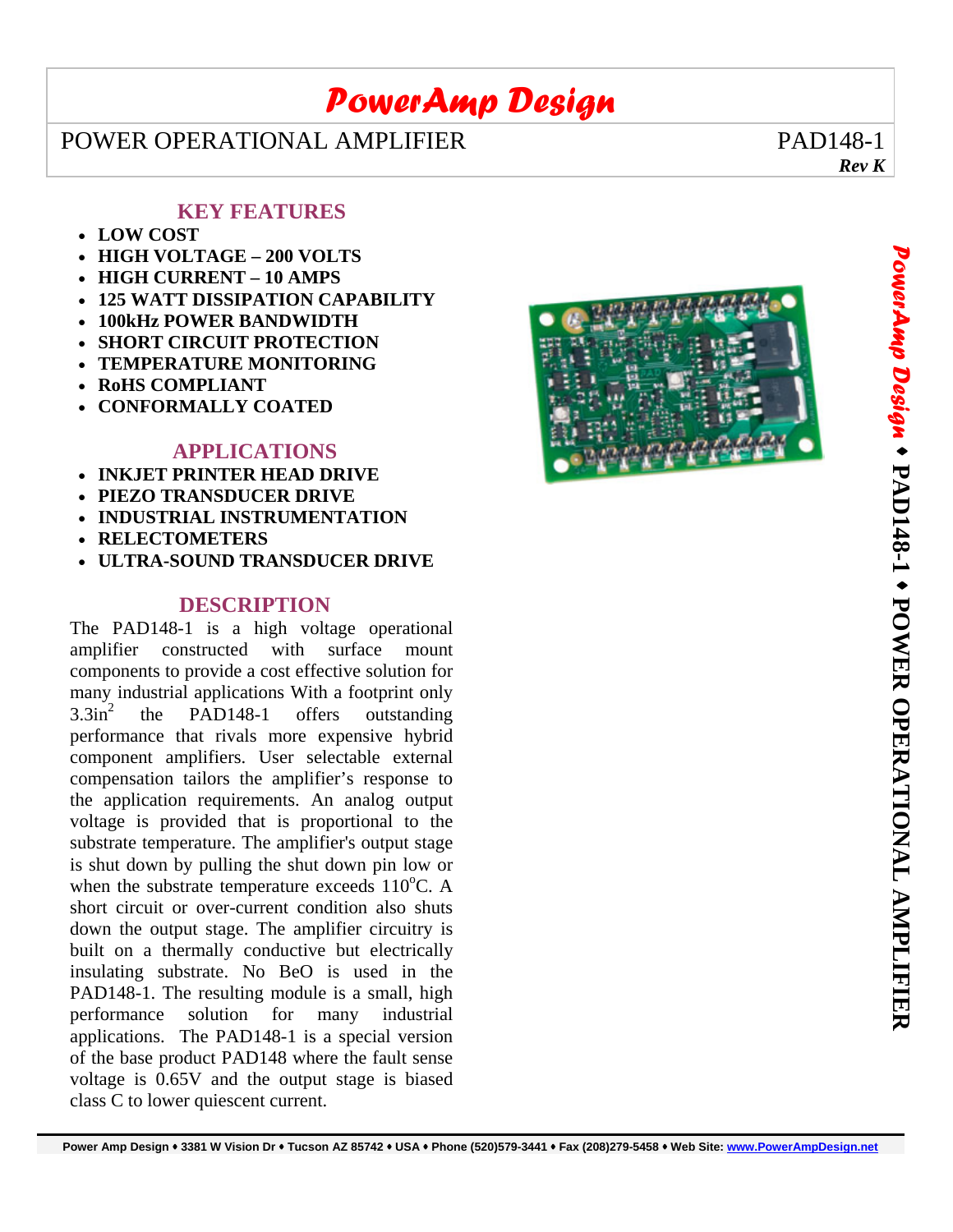

#### EQUIVALENT CIRCUIT

#### PINOUT & CONNECTIONS



1. Cc IS NPO (COG) RATED FOR FULL SUPPLY VOLTAGE +Vs TO -Vs

2. PINS 4 & 8 MUST BE TIED TOGETHER. PINS 25 & 30 MUST BE TIED TOGETHER.

3. C1 AND C5 ELECTROLYTIC, 10uF PER AMP OUTPUT CURRENT

4. C2,3,4,6 HIGH QUALITY CERAMIC 0.1uF

5, ALL OUTPUT PINS MUST BE TIED TOGETHER

\* \*MAKE NO CONNECTION FOR PAD148-1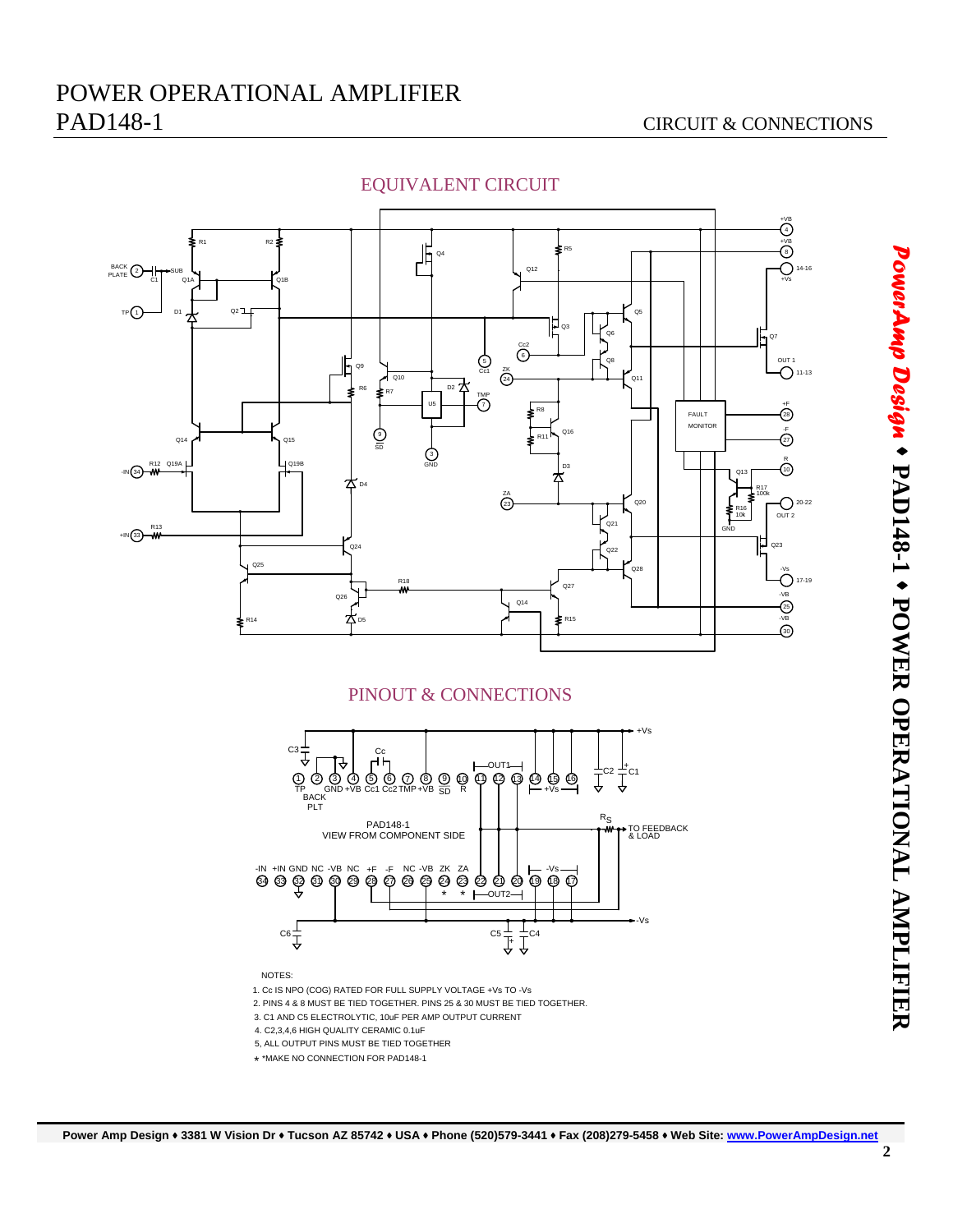## **PAD148-1** POWER OPERATIONAL AMPLIFIER ABSOLUTE MAXIMUM RATINGS

INPUT VOLTAGE, differential  $\pm 20V$ INPUT VOLTAGE, common mode  $\pm V_B$ 

## **SPECIFICATIONS**

|                                |                   | <b>ABSOLUTE MAXIMUM RATINGS</b>    |                          |
|--------------------------------|-------------------|------------------------------------|--------------------------|
| SUPPLY VOLTAGE, $+Vs$ to $-Vs$ | 200V              | TEMPERATURE, pin solder, 10s       | 237C                     |
| <b>BOOST VOLTAGE.</b>          | $\pm V_B \pm 20V$ | TEMPERATURE, junction <sup>2</sup> | 150°C                    |
| OUTPUT CURRENT, within SOA     |                   | TEMPER ATURE RANGE, storage        | $-40$ to 105 $\degree$ C |

\_\_\_\_\_\_\_\_\_\_\_\_\_\_\_\_\_\_\_\_\_\_\_\_\_\_\_\_\_\_\_\_\_\_\_\_\_\_\_\_\_\_\_\_\_\_\_\_\_\_\_\_\_\_\_\_\_\_\_\_\_\_\_\_\_\_\_\_\_\_\_\_\_\_\_\_\_\_\_\_\_\_

| BOOST VOLTAGE,                    | $\pm V_B \pm 20V$ | TEMPERATURE, junction              | 150°C                    |
|-----------------------------------|-------------------|------------------------------------|--------------------------|
| <b>OUTPUT CURRENT, within SOA</b> | 12A               | TEMPERATURE RANGE, storage         | $-40$ to $105^{\circ}$ C |
| POWER DISSIPATION, internal, DC   | 125W              | <b>OPERATING TEMPERATURE, case</b> | $-40$ to $105^{\circ}$ C |
| _____________                     |                   |                                    |                          |

|         | $150^{\circ}$ C          |  |  |
|---------|--------------------------|--|--|
| torage  | $-40$ to $105^{\circ}$ C |  |  |
| RE case | $-40$ to $105^{\circ}$ C |  |  |

| <b>PARAMETER</b>                              | <b>TEST CONDITIONS<sup>1</sup></b>           | <b>MIN</b>     | <b>TYP</b>     | <b>MAX</b> | <b>UNITS</b>            |
|-----------------------------------------------|----------------------------------------------|----------------|----------------|------------|-------------------------|
| <b>INPUT</b>                                  |                                              |                |                |            |                         |
| <b>OFFSET VOLTAGE</b>                         |                                              |                | $\mathbf{1}$   | 3          | mV                      |
| <b>OFFSET VOLTAGE vs. temperature</b>         | Full temperature range                       |                | 20             | 50         | $\mu V$ <sup>O</sup> C  |
| OFFSET VOLTAGE vs. supply                     |                                              |                |                | 20         | $\mu V/V$               |
| <b>BIAS CURRENT</b> , initial <sup>3</sup>    |                                              |                |                | 100        | pA                      |
| <b>BIAS CURRENT vs. supply</b>                |                                              |                |                | 0.1        | pA/V                    |
| OFFSET CURRENT, initial                       |                                              |                |                | 50         | pA                      |
| INPUT RESISTANCE, DC                          |                                              |                | 100            |            | $G \Omega$              |
| <b>INPUT CAPACITANCE</b>                      |                                              |                | $\overline{4}$ |            | pF                      |
| <b>COMMON MODE VOLTAGE RANGE</b>              |                                              |                |                | $+V_B-12$  | V                       |
| COMMON MODE VOLTAGE RANGE                     |                                              |                |                | $-V_{B}+7$ | V                       |
| COMMON MODE REJECTION, DC                     |                                              | 98             | 106            |            | dB                      |
| <b>NOISE</b>                                  | 100kHz bandwidth, 1k $\Omega$ R <sub>s</sub> |                | 10             |            | μV RMS                  |
| <b>FAULT SENSING INPUTS</b>                   |                                              |                |                |            |                         |
| $R$ (RESET), $10\mu S$ min pulse width        | Relative to GND, $>4.5V$ to insure reset     | $\overline{0}$ |                | 5.5        | V                       |
| $+F$                                          |                                              | $-Vs$          |                | $+Vs$      | V                       |
| $-F$                                          |                                              | $-Vs$          |                | $+Vs$      | $\mathbf{V}$            |
| $+FTO-F$                                      | Differential voltage, shutdown               |                | ± 0.65         |            | $\overline{\mathbf{V}}$ |
| $\overline{SD}$                               | <0.2V to insure shutdown                     | $\mathbf{0}$   |                | 5.5        | V                       |
| <b>GAIN</b>                                   |                                              |                |                |            |                         |
| <b>OPEN LOOP</b>                              | $R_L = 10k\Omega$ , C <sub>C</sub> =10pF     | 108            |                |            | dB                      |
| GAIN BANDWIDTH PRODUCT @ 1MHz                 | $C_C = 10pF$                                 |                | 10             |            | <b>MHz</b>              |
| PHASE MARGIN                                  | Full temperature range                       | 45             | 60             |            | degree                  |
| <b>OUTPUT</b>                                 |                                              |                |                |            |                         |
| <b>VOLTAGE SWING</b>                          | $IO = 10A$                                   | $\pm$ Vs-10    | $+Vs-8.6$      |            | $\overline{\mathbf{V}}$ |
| <b>VOLTAGE SWING</b>                          | $Io = -10A$                                  | $-Vs+10$       | $-Vs+7$        |            | V                       |
| <b>VOLTAGE SWING</b>                          | $+V_B=+V_s+10V$ , $I_O=10A$                  | $+Vs-1.6$      | $+Vs-1.2$      |            |                         |
| <b>VOLTAGE SWING</b>                          | $-V_B = -Vs - 10V$ , $I_O = -10A$            | $-Vs = 5.1$    | $+Vs+4.1$      |            |                         |
| CURRENT, continuous, DC                       |                                              | 10             |                |            | $\mathbf{A}$            |
| SLEW RATE, $A_V = -10$                        | $C_C = 10pF$                                 | 65             | 85             |            | $V/\mu S$               |
| SETTLING TIME, to 0.1%                        | 2V Step, $C_C = 10pF$                        |                | $\mathbf{1}$   |            | $\mu S$                 |
| <b>RESISTANCE</b>                             | No load, DC                                  |                | $\overline{4}$ |            | $\Omega$                |
| POWER BANDWIDTH, 180Vp-p                      | $C_C = 10pF$                                 |                | 150            |            | kHz                     |
| <b>POWER SUPPLY</b>                           |                                              |                |                |            |                         |
| <b>VOLTAGE</b>                                |                                              | ±15            | ±75            | $\pm 100$  | V                       |
| CURRENT, quiescent                            |                                              |                | 21             | 25         | mA                      |
| <b>THERMAL</b>                                |                                              |                |                |            |                         |
| RESISTANCE, AC, junction to case <sup>5</sup> | Full temperature range, $f \geq 60$ Hz       |                |                | 0.8        | O <sub>C/W</sub>        |
| RESISTANCE, DC junction to case               | Full temperature range                       |                |                | 1.0        | O <sub>C/W</sub>        |
| RESISTANCE, DC junction to air                | Full temperature range                       |                |                | 13         | $^{0}$ C/W              |
| TEMPERATURE RANGE, case                       |                                              | $-40$          |                | 105        | $\overline{C}$          |

**NOTES:** 

**1.** Unless otherwise noted:  $T_c = 25^\circ$ C, compensation Cc = 100pF, DC input specifications are  $\pm$  value given, power supply voltage is typical rating. **2. Derate internal power dissipation to achieve high MTBF.** 

**3. Doubles for every 10<sup>o</sup>C of case temperature increase.** 

**4. +Vs and −Vs denote the positive and negative supply voltages to the output stage. +V<sub>B</sub> and −V<sub>B</sub> denote the positive and negative supply voltages to the input stages.** 

**5. Rating applies if the output current alternates between both output transistors at a rate faster than 60Hz.** 

**7. Power supply voltages +VB and**  $−$ **VB must not be less than +Vs and**  $−$ **Vs respectively. Total voltage +VB to**  $−$ **VB 240V maximum.** 

**8. The PAD148-1 is constructed with MOSFET transistors and ESD handling procedures must be observed.**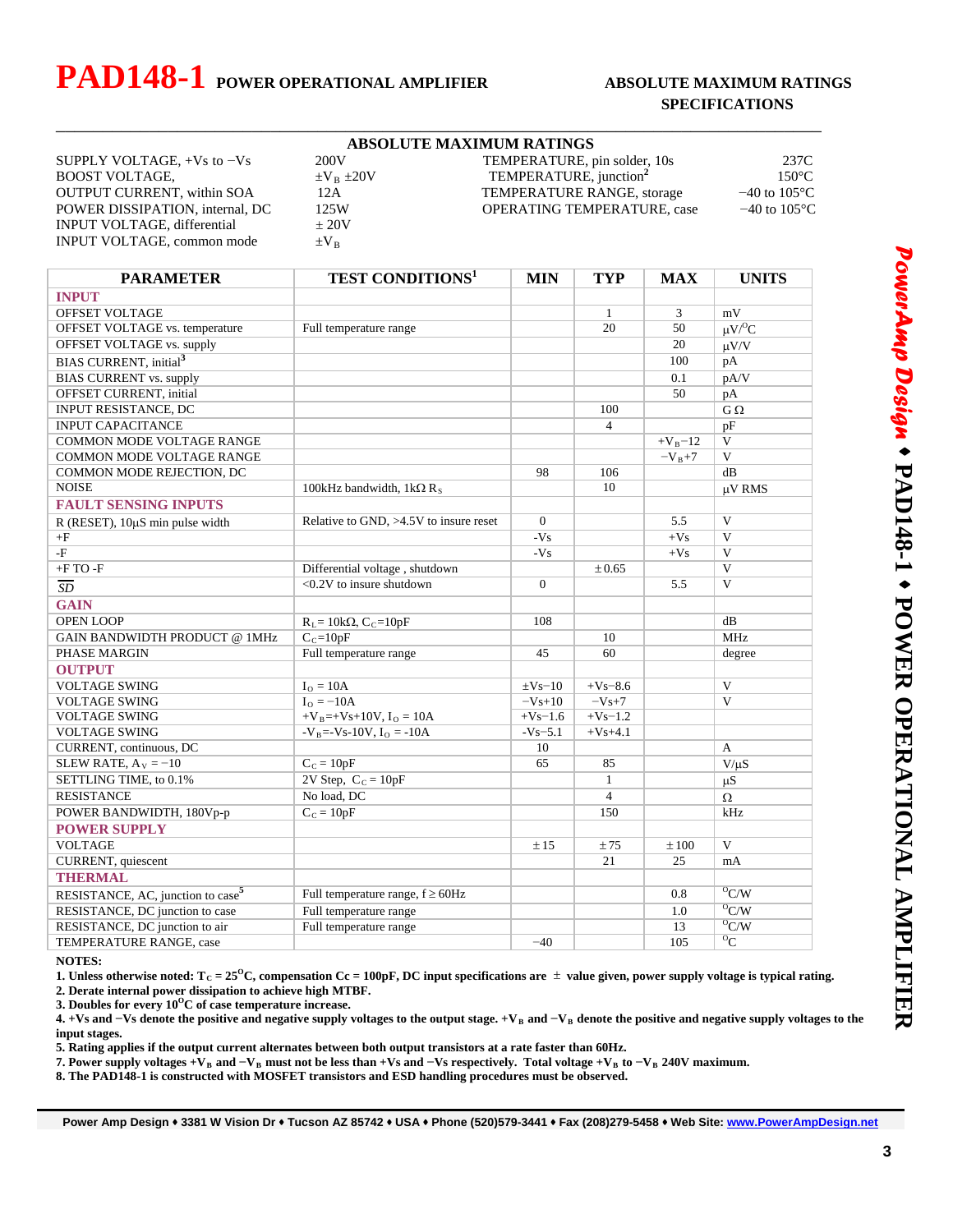#### **SAFETY FIRST**

 The operating voltages of the PAD148-1 are potentially deadly. When developing an application circuit it is wise to begin with power supply voltages as low as possible while checking for circuit functionality. Increase supply voltages slowly as confidence in the application circuit increases. Always use a "hands off" method whereby test equipment probes are attached only when power is off.

#### **OVER-CURRENT FAULT PROTECTION**

 The output stage of the PAD148-1 is shut down when an over-current fault is detected. The protection circuit monitors the voltage across an external sense resistor, Rs. The fault condition set point is programmed by:

$$
I_F=\frac{0.65V}{R_s}
$$

Where  $I_F$  is the value of the fault current set point and  $R_S$ **is the value of the sense resistor.** 

 Whenever the programmed current set point is exceeded for more than 10 µS (typical) the drive to the output stage turns off completely (typically in less than 400µS), and remains off until the circuit is reset (pin 10, R) via a 5V momentary pulse  $\geq$ 10µS (or power recycled). The internal sense voltage is a precision temperature compensated reference voltage of 0.65V. The accuracy of the current fault sensing is typically better than 2%, plus the tolerance of the external sense resistor. A Kelvin sense resistor is recommended for best accuracy. For some loads a start-up current may exceed the normal programmed maximum value. This condition should be considered when setting the programmed fault value. See Figure 1, below, for a typical over-current fault connection diagram.



L

#### **MOUNTING THE AMPLIFIER**

 In most applications the amplifier must be attached to a heat sink. Spread a thin and even coat of heat sink grease across the back of the PAD148-1 and also the heat sink where the amplifier is to be mounted. Push the amplifier into the heat sink grease on the heat sink while slightly twisting the amplifier back and forth a few times to bed the amplifier into the heat sink grease. On the final twist align the mounting holes

of the amplifier with the mounting holes in the heat sink and finish the mounting using 4-40 hex male-female spacers. Mount the amplifier to the mother board with 4-40 X 1/4" screws.

#### **PHASE COMPENSATION**

 The PAD148-1 **must** be phase compensated. The compensation capacitor,  $C_{C}$ , is connected between pins 5 and 6. The compensation capacitor must be an NPO type capacitor rated for the full supply voltage (200V). On page 2, under *Amplifier Pinout and Connections*, you will find a table that gives recommended compensation capacitance value for various circuit gains and the resulting slew rate for each capacitor value. Consult also the small signal response and phase response plots for the selected compensation value in the Typical Performance Graphs section. Do not use a compensation capacitor less than 10pF.

#### **BOOST OPERATION**

 The small signal stages of the PAD148-1 are connected to the  $\pm V_B$  power supply pins. When the  $\pm V_B$  voltages are greater than the  $\pm Vs$  power supply pins the small signal stages of the amplifier are biased so that the output transistors can be driven very close to the  $\pm$ Vs rails. Close swings to the supply rails increase the efficiency of the amplifier and make better use the supply voltages. This technique is often used to operate the amplifier with only a single high current power supply, thus reducing the system size and cost. Also see the application article AN-22 *Single Supply Operation with Power Op Amps* for more detailed information and circuits.

#### **TEMPERATURE REPORTING**

 An analog output voltage is provided (pin 7, TMP) relative to ground (PIN 3) and proportional to the temperature in degrees C. The slope is approximately  $-10.82$ mV/°C. The output voltage follows the equation:

$$
T = (2.127 - V) (92.42)
$$
  
or  

$$
V = 2.127 - (T/92.42)
$$

Where V is the TMP output voltage and T is the substrate temperature in degrees C.

#### **THERMAL SHUTDOWN**

 The temperature monitoring circuit automatically turns off the output transistors when the substrate temperature reaches 110°C. The output remains disabled until the substrate temperature falls below  $100^{\circ}$ C and the circuit is reset (R, pin 10). The thermal shutdown feature is activated by amplifier thermal overload such as sustained high power dissipation or inadequate heat sinking.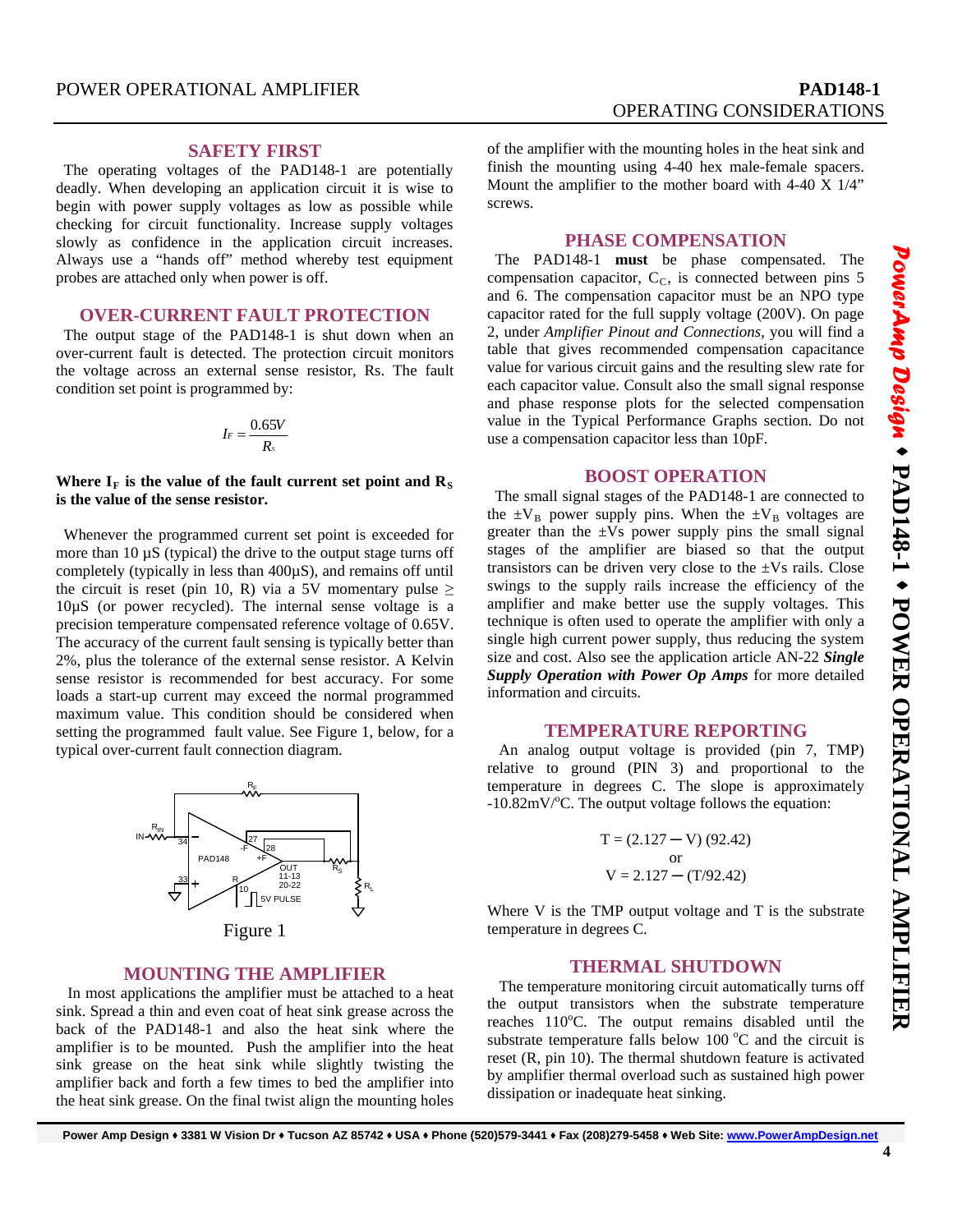#### **EXTERNAL SHUTDOWN**

When pin 9 ( $\overline{SD}$ ) is taken low (GND) the output stage is turned off and remains off until reset at pin 10 (R) with a 5V pulse or power to the amplifier is restarted. If the  $\overline{SD}$  pin is monitored with a high impedance circuit (>100k input impedance) it also gives an indication of the temperature status of the amplifier. A "high" (+5V) indicates normal temperature operation and a "low" (zero volts, approximately) indicates that the amplifier is shut down due to the occurrence of an overtemp condition. See Figure 4 in Applications, page 10, for external shutdown circuits.

#### **POWER-UP CONDITIONS**

 In most applications the PAD148-1 is powered by two power supplies. Under normal conditions both power supply voltages start to ramp up to their final values at the same time. However, if one power supply starts well before the other the over-current protection circuit may keep the output stage turned off. In this case it will be necessary to apply a momentary 5V reset pulse to pin 10 (Reset) to unlock the output stage of the amplifier. A auto-reset circuit can be connected to pin 10 to ensure that the amplifier's output is active upon power up, although this is not necessary if the power supplies are started at the same time. The form of this circuit is shown in Figure 3, Applications, page 10.

#### **CONFORMAL COATING**

 The PAD148-1 has a conformal coating to help protect against humidity and dirty environments. It is best that the circuit only be handled by the edges of the board to prevent disturbing the coating. The silicone conformal coat is Dow Corning 1-2577 and is applied in a thickness from 0.1 to 0.2 mm.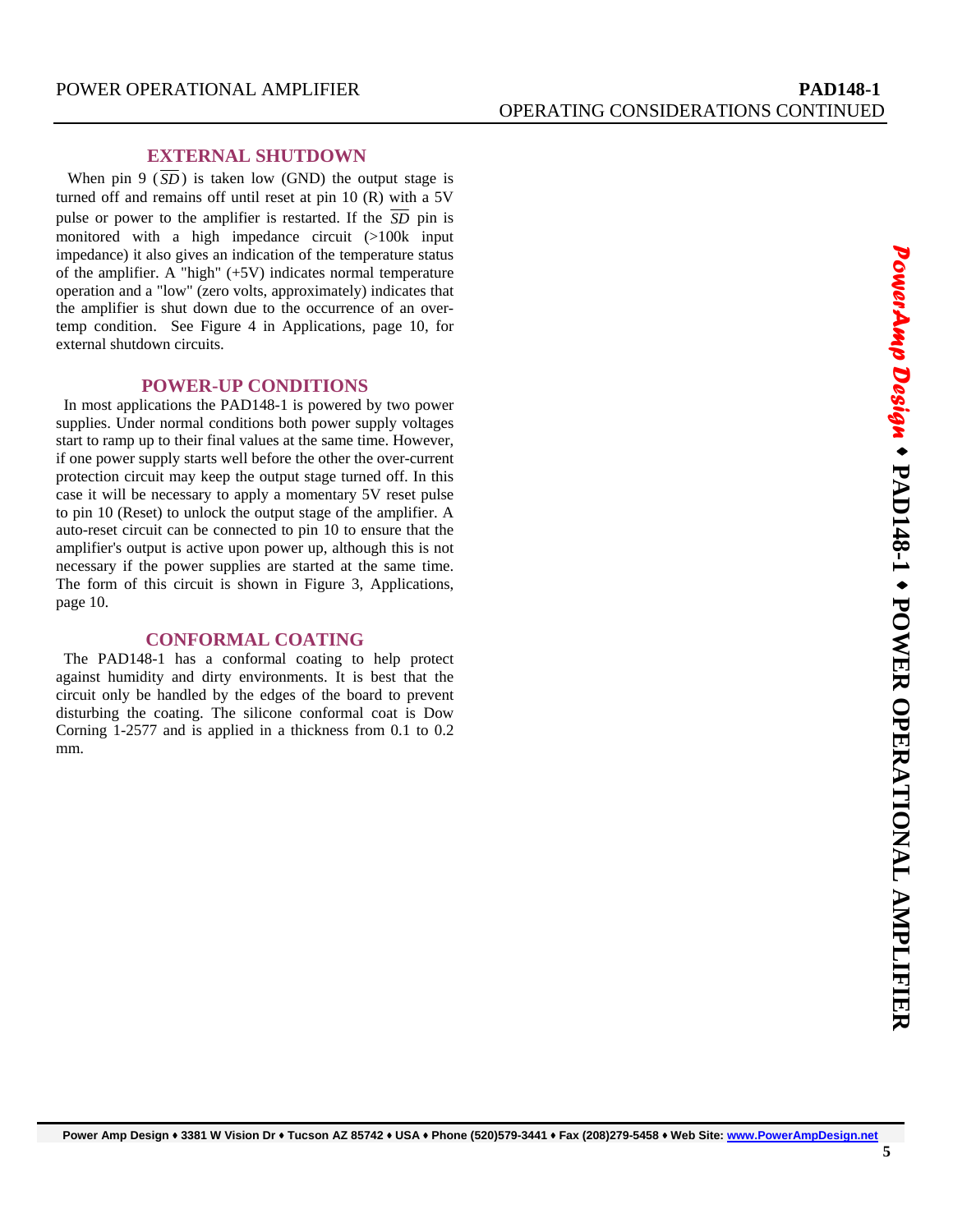## POWER OPERATIONAL AMPLIFIER PAD148-1

# TYPICAL PERFORMANCE GRAPHS





*PowerAmp Design*  $\bullet$ **PAD148-1**  ٠  **POWER OPERATIONAL AMPLIFIER**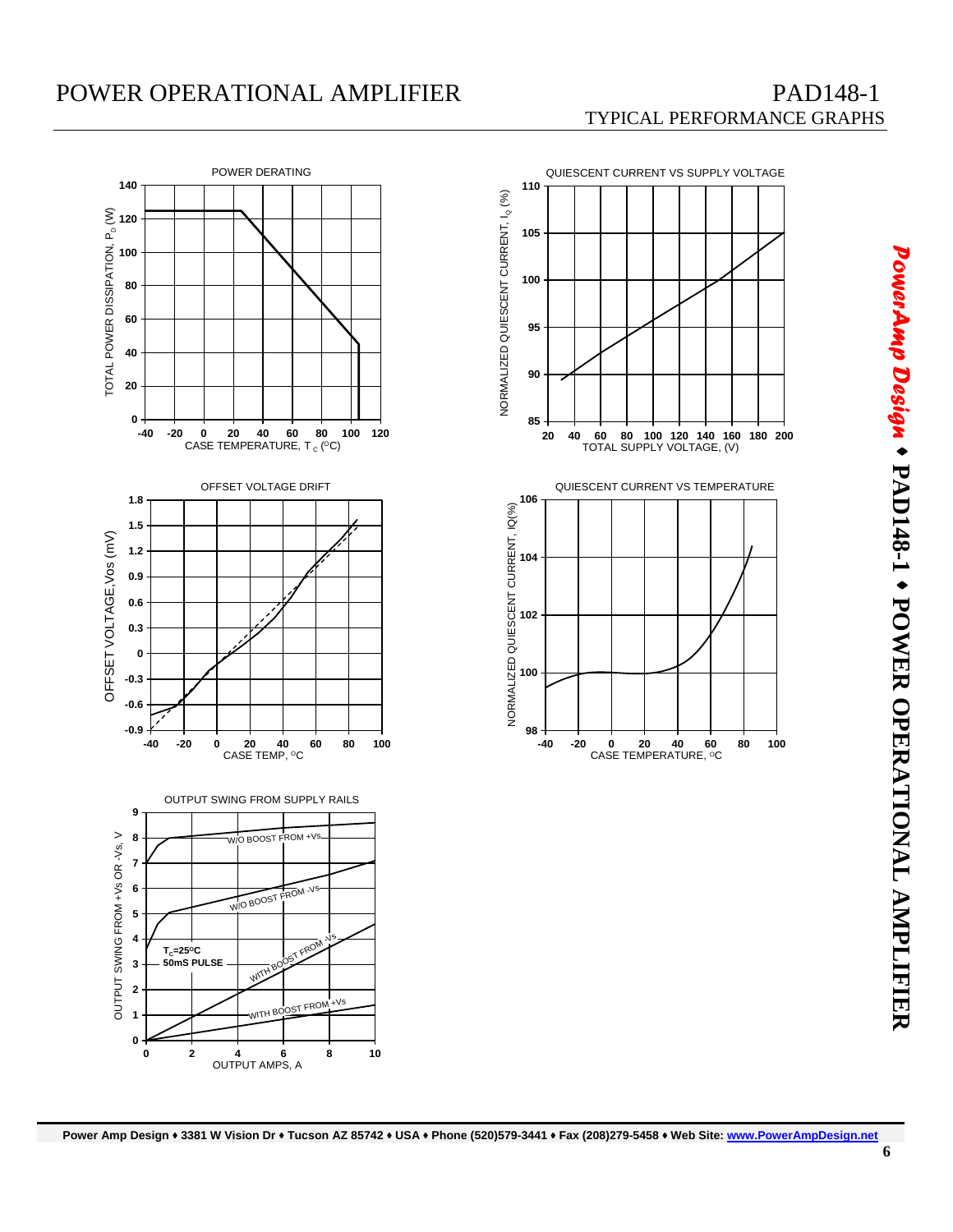



*PowerAmp Design*  $\bullet$ **PAD148-1**  ٠  **POWER OPERATIONAL AMPLIFIER**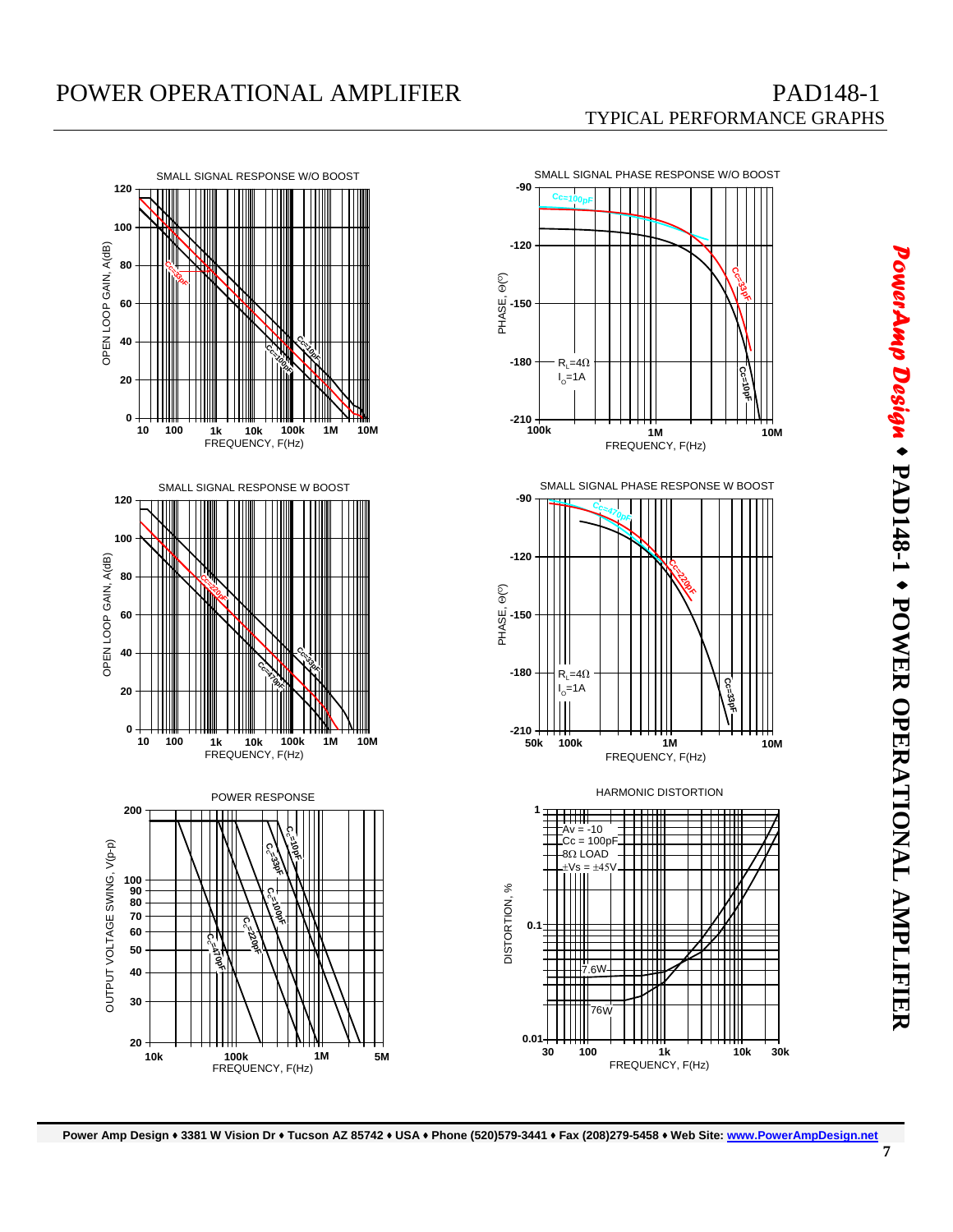







*PowerAmp Design*  $\bullet$ **PAD148-1**  ٠  **POWER OPERATIONAL AMPLIFIER**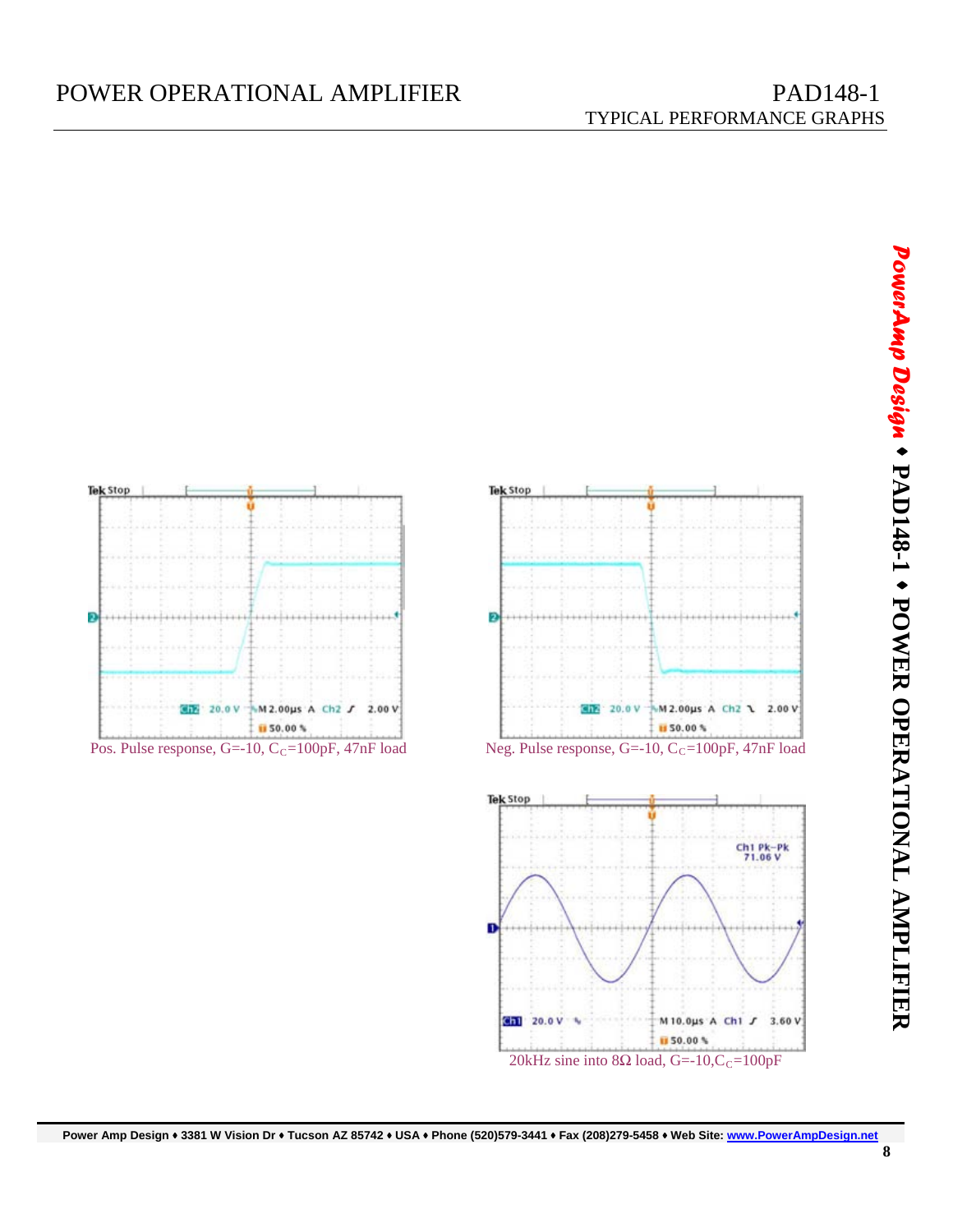

SAFE OPERATING AREA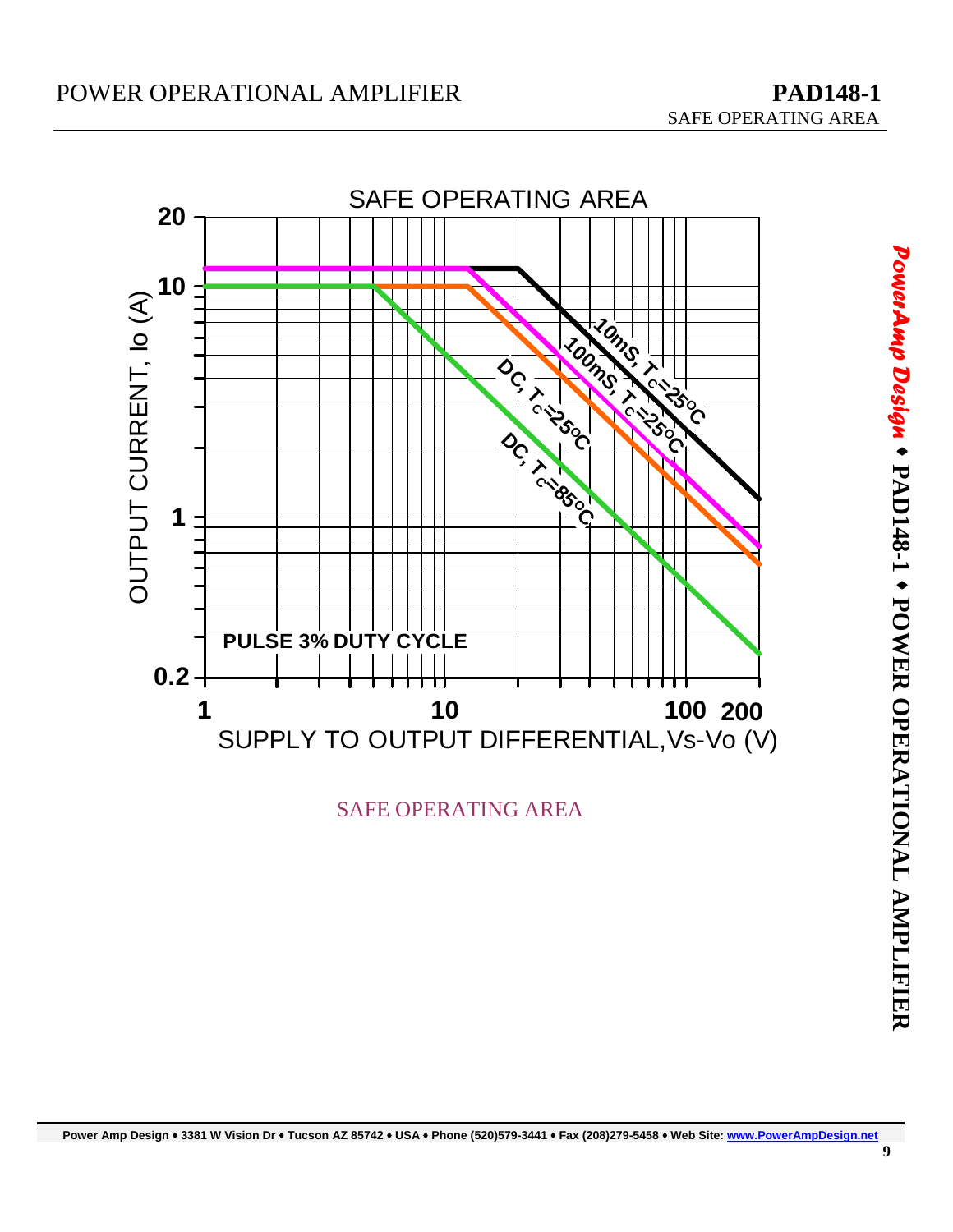

Figure 4 External Shutdown Circuits